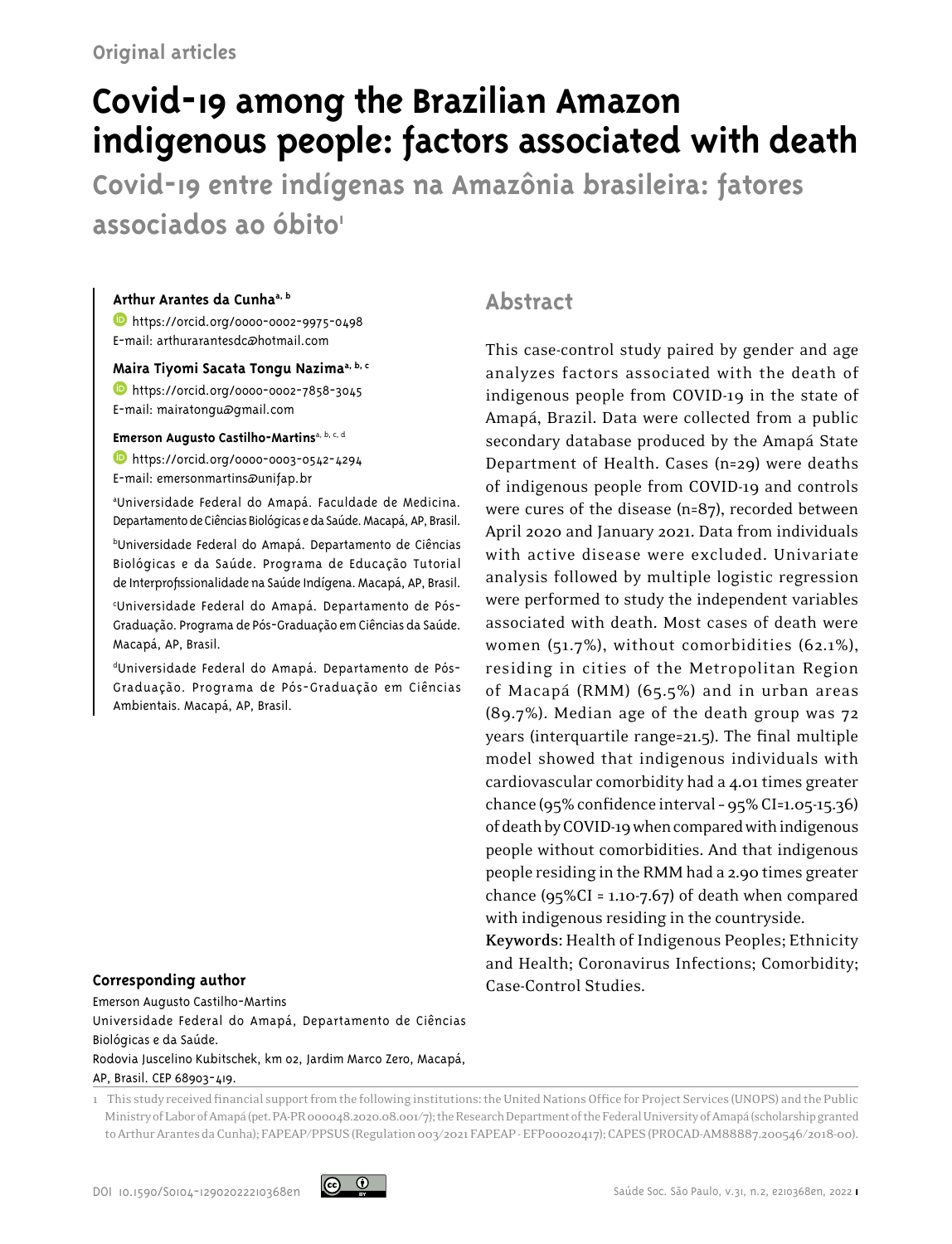## **Resumo**

Este estudo objetiva analisar fatores associados ao óbito de indígenas pela covid-19 no estado do Amapá, Brasil. Trata-se de um estudo caso-controle emparelhado por sexo e idade, que utilizou um banco de dados secundários público, produzido pela Secretaria de Estado da Saúde do Amapá. Os casos (n=29) foram óbitos de indígenas pela covid-19 e os controles foram curas da doença (n=87), registrados entre abril de 2020 e janeiro de 2021. Dados de indivíduos com doença ativa foram excluídos da análise. Foram realizadas análises univariadas seguidas por regressão logística múltipla para estudo das variáveis independentes associadas ao desfecho de óbito. A maioria dos casos de óbito era do sexo feminino (51,7%), sem comorbidades (62,1%), residentes em municípios da Região Metropolitana de Macapá (RMM) (65,5%) e em área urbana (89,7%). A mediana das idades do grupo de óbitos foi de 72 anos (intervalo interquartil= 21,5). O modelo múltiplo final demonstrou que indígenas com comorbidade cardiovascular apresentaram chance 4,01 vezes (intervalo de confiança de 95% - IC 95%= 1,05-15,36) maior de óbito pela covid-19 quando comparados a indígenas sem comorbidades. E que indígenas residentes na RMM apresentaram chance 2,90 vezes (IC 95%= 1,10-7,67) maior de óbito quando comparados aos indígenas residentes no interior do estado Amapá.

**Palavras-chave:** Saúde de Populações Indígenas; Origem Étnica e Saúde; Infecções por Coronavírus; Comorbidade; Estudos de Casos e Controles.

# **Introduction**

The pandemic of COVID-19, a disease caused by the new coronavirus (SARS-CoV-2), is a major threat to the Brazilian indigenous population, especially people and communities with less contact with urban society that are mainly located in rural and isolated areas in the Amazon region (Ferrante et al., 2020; Hallal et al., 2020; Rodrigues; Albertoni; Mendonça, 2020). In Brazil, indigenous people suffer from historical socioeconomic vulnerability and political attacks against their rights. In the context of COVID-19, indigenous people may be further exposed due to socioeconomic and/or sociodemographic aspects, which may represent potentially higher level of infection in this population (Ferrante et al., 2020; Hallal et al., 2020; Rodrigues; Albertoni; Mendonça, 2020).

Indigenous vulnerability to SARS-CoV-2 is indicated by the high prevalence of antibodies against SARS-CoV-2. In Brazil, indigenous people presented a prevalence of antibodies 4.5 times higher than white individuals (Hallal et al., 2020). In the United States, a similar relationship was identified: American Indians and Alaska Natives were 3.5 times more likely to be diagnosed with COVID-19 than non-Hispanic whites (Burki, 2021). In addition, high rates of COVID-19 infection and mortality were found among indigenous groups when compared to general populations (Burki, 2021; Hallal et al., 2020; Santos et al., 2020b). In Brazil, this difference is partially related to the historical challenges in the access to health services by indigenous people, leading to higher rates of general mortality and mortality in children/adolescents belonging to this population when compared to non-indigenous people (Campos et al., 2017; Santos et al., 2020a).

In Brazil, most indigenous people are located in Brazil's Legal Amazon, the largest part living in rural areas, villages and indigenous communities (IBGE, 2021a). This region is one of the most affected by SARS-CoV-2 in the country (Baqui et al., 2020; Hallal et al., 2020; Santos et al., 2020b), especially the most vulnerable populations living along the Amazon River (Hallal et al., 2020).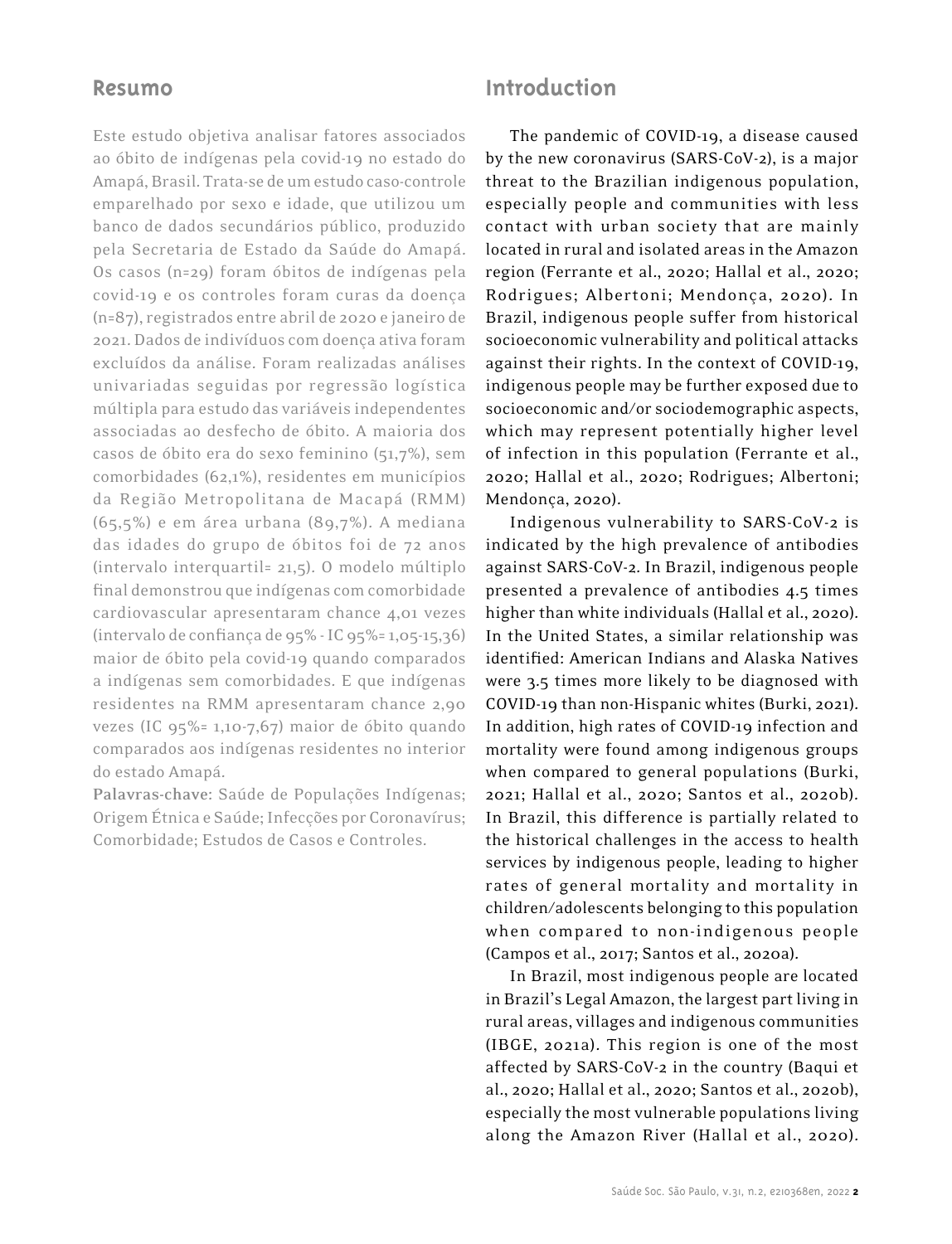COVID-19 incidence and mortality rates among Brazilian indigenous people were 60.0% and 42.0%, respectively, higher in the Amazon region when compared to national indigenous rates, in period from February 26, 2020 to August 28, 2020 (Santos et al., 2020b).

In the State of Amapá, by March 2021, 5.9% of all confirmed cases of COVID-19 were among indigenous people (SESA, 2021), although this population represents only 1.1% of the total population of Amapá (IBGE, 2021a). This high level of infection, which in some cases results in the death of indigenous leaders and elders, can jeopardize the existence of secular traditional cultures (Palamim; Ortega; Marson, 2020; Ferrante et al., 2020). This scenario of priceless sociocultural losses was also seen among American Indians and Alaska Natives (in the United States) (Burki, 2021), highlighting the importance of epidemiological studies assessing these populations and factors associated with the outcomes of this disease.

According to the current literature about COVID-19 in the world, some individual and environmental factors have already been strongly related to the outcome of COVID-19 in the general population, such as advanced age, male patients, presence of comorbidities, and living in neighborhoods of low social development (Cobre et al., 2020; Li et al., 2021; Starke et al., 2020). However, so far, no published study has assessed potential factors associated with the outcome of death by COVID-19 in the Brazilian indigenous population.

Although ecological studies have investigated the mortality and lethality of COVID-19 among indigenous people by region of Brazil (Santos et al., 2020b), the low frequency of deaths in this population, when compared to the general population, made it difficult to include indigenous people in individual studies assessing the general population (Baqui et al., 2020). For example, in the study conducted by Escobar, Rodriguez, and Monteiro (2020), who investigated characteristics related to death in the general population of the State of Rondônia, only 12 of 1,020 deaths caused by COVID-19 were of indigenous people (Escobar; Rodriguez; Monteiro, 2020), while in the study by Baqui et al. (2020), who analyzed variations in COVID-19 mortality according to race/ ethnicity and other factors in Brazil, indigenous people were excluded from the analysis due to the small number of deaths (5 of 3,328 deaths) (Baqui et al., 2020).

Considering the above, this study aimed to analyze factors associated with death of indigenous people by COVID-19 in the State of Amapá.

## **Methods**

### **Study site**

The State of Amapá, located on the left margin of the Amazon River, is part of Brazil's Legal Amazon. In 2020, it had around 860,000 inhabitants, a population density of 6.0 inhabitants per square kilometer (km²) and 16 municipalities. It has a metropolitan region, which covers the municipalities Macapá (capital), Santana, and Mazagão (Metropolitan Region of Macapá – RMM), and has a population density of approximately 31.0 inhabitants per km² (IBGE, 2021b).

Most municipalities in the countryside of the state present low socioeconomic and health indicators and show relevant development contrasts with the RMM, especially in terms of per capita income (Cunha et al., 2021). Although the RMM concentrates about 76.4% of the total population of Amapá and presents better indicators when compared to the countryside, the capital has significant deficiencies in the medical-hospital structure, a low technical-scientific density, and a relevant context of socio-spatial segregation (Barbosa, 2013; Cunha et al., 2021; IBGE, 2021b). It is also one of the urban areas most affected by SARS-CoV-2 in Brazil (Hallal et al., 2020).

Amapá has nine indigenous ethnic groups (Karipuna, Palikur, Galibi Marworno, Galibi Kalinã, Apalay, Waiana, Tiriyó, Kaxuyana, and Waiãpi), which constitute a population of around 10,000 individuals, according to the most recent survey conducted by the Amapá State Government (Amapá, c2015). In the latest national census, about 80.0% of the indigenous population in Amapá lived in indigenous lands or rural/isolated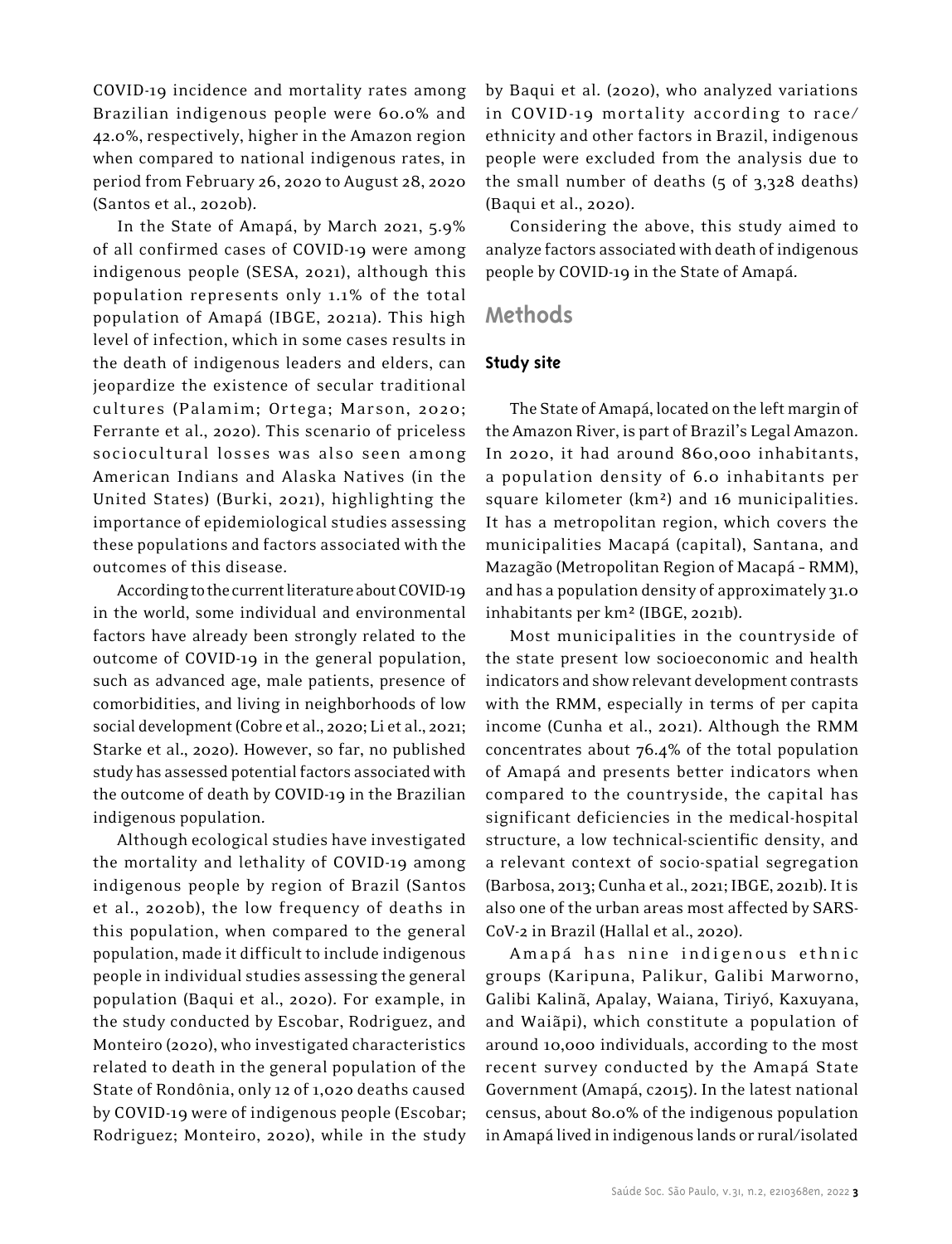areas (IBGE, 2021a). By the 13th epidemiological week of 2021, Tiriyó and Karipuna were the most affected groups in terms of absolute number of COVID-19 cases reported among the indigenous ethnic groups in Amapá, with 206 and 195 cases, respectively. These combined numbers represented around 45% of the total number of indigenous cases reported in the state (SESA, 2021).

## **Study design and source of data/variables**

This observational case-control study, paired by gender and age, analyzed secondary public data from the COVID-19 Portal database of the State of Amapá, produced by the Amapá State Health Department (SESA) (SESA, 2021). This database was created by SESA with the beginning of the SARS-CoV-2 pandemic in the state and is periodically updated with the following information: (1) new confirmed COVID-19 cases in the state; (2) update on the evolution (clinical outcome) of previously confirmed cases. COVID-19 data analyzed in this study were reported between April 2020 (14th epidemiological week of 2020) and January 2021 (3rd epidemiological week of 2021) in the State of Amapá. Cases and controls were confirmed for COVID-19 through rapid antigen testing, rapid antibody testing, or real-time polymerase chain reaction (SESA, 2021).

In case-control studies, pairing by gender and age is used to control the potential for confounding/ interaction of variables related to the outcome in previous studies/analyses (Hosmer; Lemeshow; Sturdivant, 2013). This study design (paired casecontrol) is not necessarily conditioned to the development/follow-up of a cohort, and can be developed using a secondary database (Kainoh et al., 2021). In our study, in order to apply a pairing method, we took into account the preliminary analysis of the database from which cases and controls were extracted (Supplementary Tables 1, 2, 3, and 4), the rarity of the event of interest (indigenous deaths by COVID-19 in the State of Amapá) (Supplementary Table 1), and the relationship of events of interest by degree of freedom (DoF) in a multiple logistic regression model, in addition to the robust literature about the potential for statistical

confounding or interaction of these variables (gender and age) with the outcome of COVID-19 and the prevalence of comorbidities (Borges; Crespo, 2020; Huang; Lim; Pranata, 2020; Starke et al., 2020).

This way, data were selected from individuals with COVID-19 according to their 'race/color,' exclusively for indigenous people. Then, COVID-19 cases were screened according to the clinical outcome (dependent variable), dividing into a group of deaths (cases/events of interest) and a group of cures (controls). Then, all possible exposure variables (independent variables) existing in the database were observed and pairing of cases and controls was performed.

### **Inclusion and exclusion criteria**

Of total 72,997 records of patients with COVID-19 in the database, 72,898 had information about the variable 'race/color.' Of these, 4,509 were indigenous. Of total 4,509 records of indigenous patients with COVID-19, 1,733 had the variable 'clinical outcome' as 'ignored' or not filled in, so they were excluded from the analysis. Then, a control was made due to a bias of undersized relative frequency of the event of interest (death), since possible active cases of the disease, which could progress to death, were not included in the analysis. Then, data from 2,776 indigenous people (residents in Amapá) with a defined COVID-19 outcome were selected, who were eligible for this analysis. Of these, 29 were included because they had an outcome of death from COVID-19 (event of interest) and 2,747, who had an outcome of cure, were eligible for the control group (Figure 1).

Considering that a higher number of controls per case can reduce the errors of the logistic regression coefficients, the largest possible number of paired controls were included for each case. Due to the low amount of data about elderly individuals among all 2,747 individuals eligible for the control group, this proportion was limited to 3 controls for each case. Of note, (1) the selection of controls, when not limited by the number of eligible individuals, was randomly performed by means of an electronic picker; (2) all 87 controls were different individuals (Figure 1).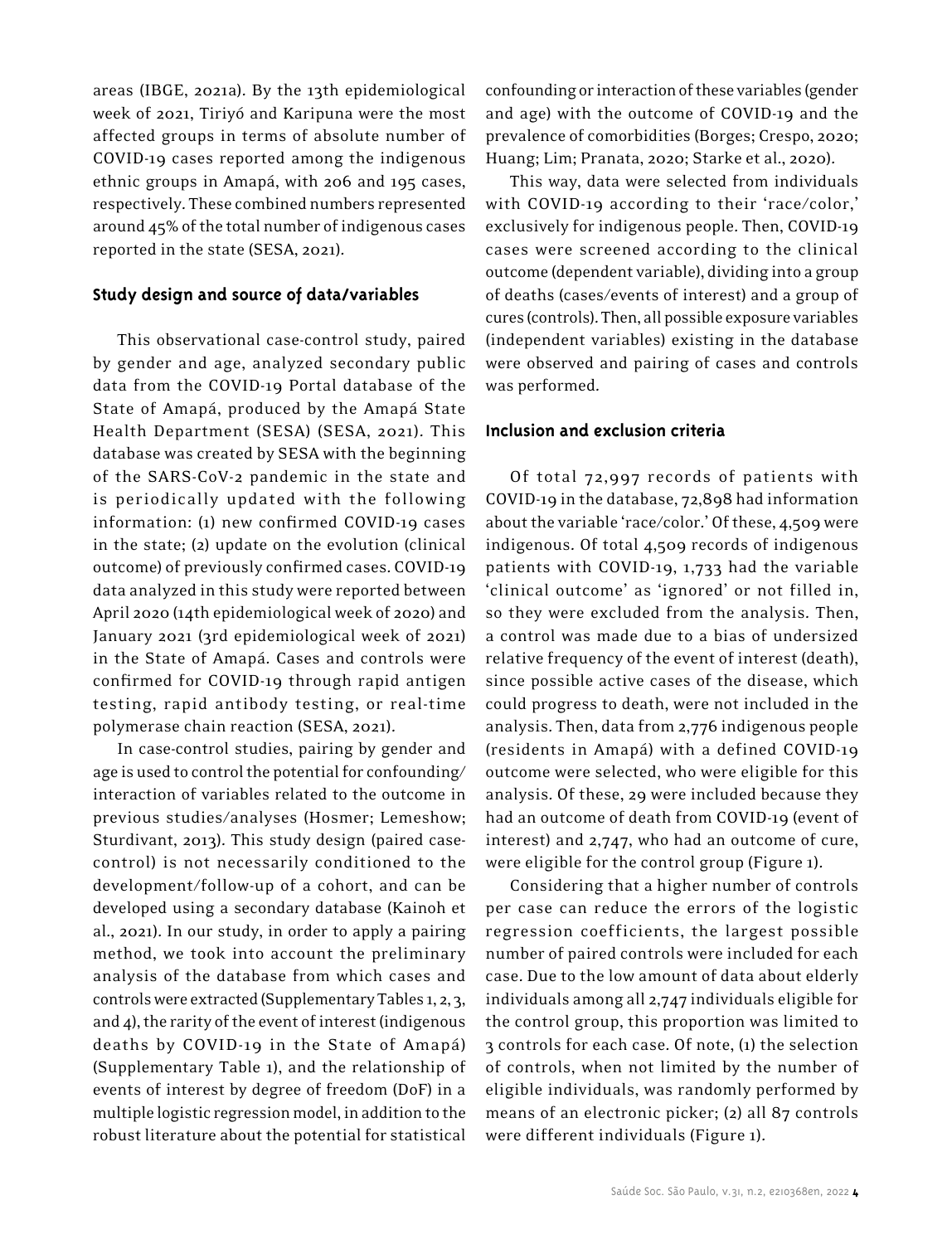**Figure 1 – Flowchart of data selection of cases (deaths) and controls (cures). State of Amapá, Brazilian Amazon, April 2020 to January 2021.**



\*Supplementary analyses of data of these individuals are presented in Supplementary Tables 1, 3, and 4; SESA: Amapá State Health Department.

#### **Variables and statistical analysis**

The dependent variable of 'clinical outcome' was adapted from the original form of the database; it was dichotomized, excluding active cases of the disease from the analysis and transforming it into a binary outcome (death or cure). The independent variables of 'individual's region of residence' (Metropolitan Region of Macapá – RMM; municipalities in the countryside), 'place of residence' (indigenous village; urban area/others), and 'comorbidity' (cardiovascular comorbidity only, including arterial hypertension; other comorbidities; no comorbidity) were also adapted and categorized.

Categorical variables were submitted to the chisquare test of independence  $(\chi^2)$ , or Fisher's exact test in cases when the expected frequency of at least one of the cells was below five. Variables presenting

*p*-value  $\leq$  0.20 were selected for the regression analysis. First, univariate logistic regression was performed for each selected variable. After univariate regression, the potential for confounding/interaction of independent variables was analyzed in two different ways: (1) Mantel-Haenszel chi-square test and Cochran-Mantel-Haenszel stratified analysis; (2) analysis of all possible combinations of multiple models to check for relevant changes in the estimators.

Then, a multiple logistic model was built. The independent variables were ordered in ascending order, according to the *p* -value in the univariate regression. To define the best multiple model, the backward method (Wald) was used, as well as the potential for confounding of the variables, the Omnibus Tests of Model Coefficients (OTMC), the Hosmer-Lemeshow test, the agreement analysis (C-statistic – area under the ROC curve), and an adequate relationship between the number of events of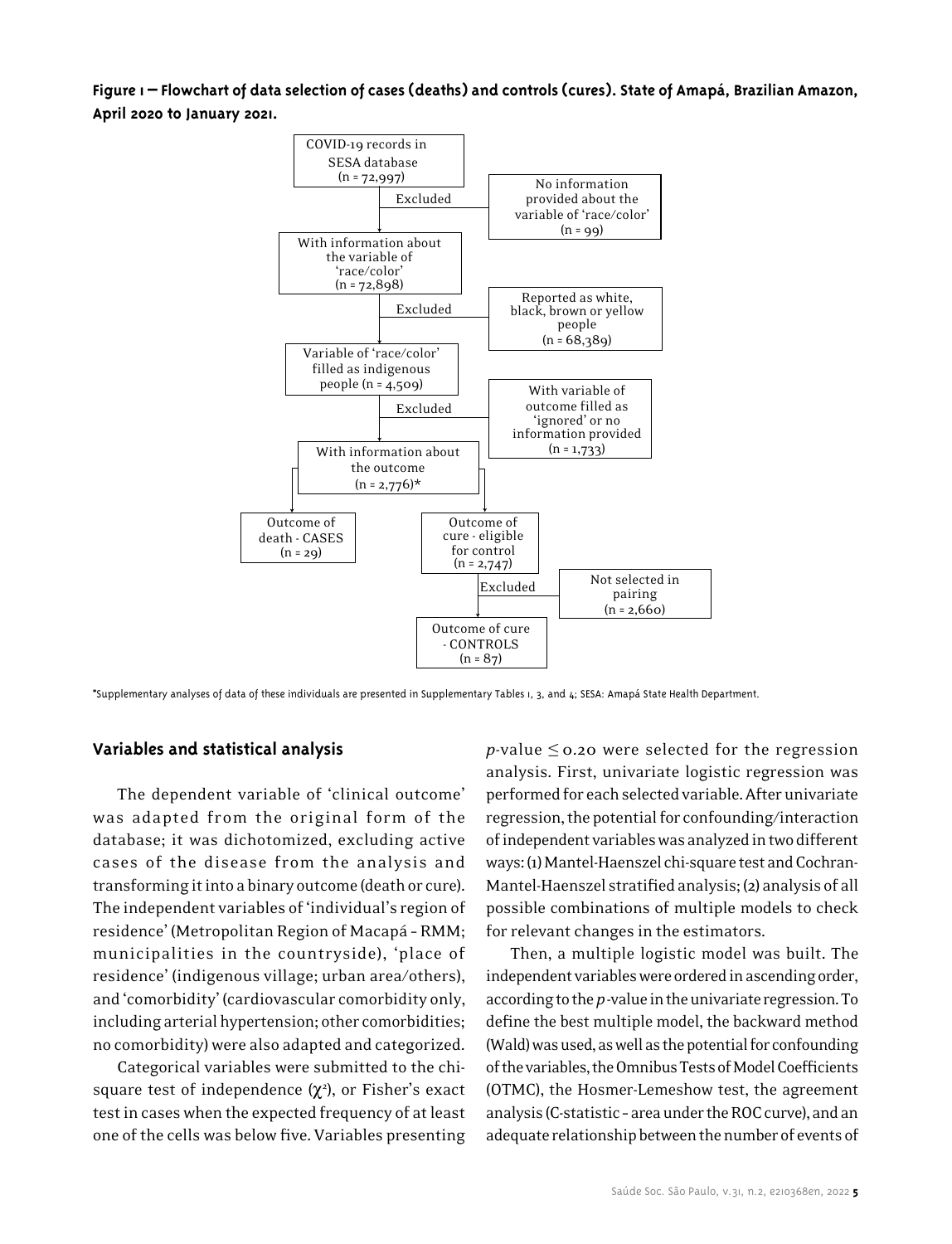interest and the DoF. Multicollinearity analyses were performed by assessing the variance inflation factor (VIF) (Hosmer; Lemeshow; Sturdivant, 2013).

Then, odds ratio (OR) values and their respective 95% confidence intervals (95% CI) were obtained, considering a significance level of *p*-value ≤ 0.05 in the Wald test. The analyses were performed with the Statistical Package for the Social Sciences® 20.0.

The variables of gender (male and female) and age (in years) were used in the case-control pairing, and this analysis was performed to demonstrate a nonassociation with the outcome after pairing. Gender was analyzed by  $\chi^2$ , and the continuous variable of age was assessed by the Wilcoxon-Mann-Whitney test, which was preceded by the Kolmogorov-Smirnov test for normal distribution and the Levene test for homogeneity of variances.

**Ethical aspects**

This study exclusively used aggregated secondary data of open access extracted from the COVID-19 Portal of the State of Amapá, a public platform developed by the Amapá State Health Department<sup>2</sup>.

These data do not allow the patient identification. Then, no authorization was required from the institution to use the data due to its public and open nature. Also, following the recommendations in art. 1, Resolution #510 of 2016 issued by the Brazilian National Council of Ethics in Research (CNPb) and in accordance with Resolution #466 of 2012 of the CNPb, this study did not have to be submitted to a Research Ethics Committee for approval.

## **Results**

In total, 29 events of death from COVID-19 and 87 controls (cure from COVID-19) were analyzed, as indicated in Figure 1. Most deaths (cases) were female (51.7%), living in the RMM (65.5%), in urban areas (89.7%), and without comorbidity (62.1%) (Table 1). Table 2 shows the descriptive statistics of ages (in years) of cases and controls.

|                             | Outcome   |          |           |                    |
|-----------------------------|-----------|----------|-----------|--------------------|
| Variable (n)                | Death (%) | Cure (%) | Total (%) | p-value            |
| Total $(n=116)$             | 29 (100)  | 87 (100) | 116(100)  |                    |
| Gender (n=116)              |           |          |           |                    |
| Male                        | 14(48.3)  | 42(48.3) | 56 (48.3) |                    |
| Female                      | 15(51.7)  | 45(51.7) | 60(51.7)  | $0.999^{\text{a}}$ |
| Region of residence (n=116) |           |          |           |                    |
| Macapá Metropolitan Region  | 19 (65.5) | 28(32.2) | 47(40.5)  |                    |
| Countryside                 | 10(34.5)  | 59(67.8) | 69(59.5)  | 0.002 <sup>a</sup> |
| Place of residence (n=115)* |           |          |           |                    |
| Urban area/other            | 26(89.7)  | 64(74.4) | 90(78.3)  |                    |
| Indigenous village          | 3(10.3)   | 22(25.6) | 25(21.7)  | 0.118 <sup>a</sup> |
| Comorbidity (n=116)         |           |          |           |                    |
| Cardiovascular <sup>1</sup> | 6(20.7)   | 5(5.7)   | 11(9.5)   |                    |
| Other comorbidities         | 5(17.2)   | 5(5.7)   | 10(8.6)   | 0.006 <sup>b</sup> |
| None                        | 18(62.1)  | 77(88.5) | 95(81.9)  |                    |

**Table 1 – Distribution according to the outcome of COVID-19 (death or cure) among indigenous people, based on sociodemographic characteristics and comorbidities. State of Amapá, Brazilian Amazon, April 2020 to January 2021 (n=116).2**

<sup>a</sup>: Chi-square test; <sup>b</sup>: Fisher's Exact Test; \*: Variable with no information in the database for one individual; <sup>q</sup>: Including arterial hypertension.

2 The database used in this study can be accessed here: <http://painel.corona.ap.gov.br/>.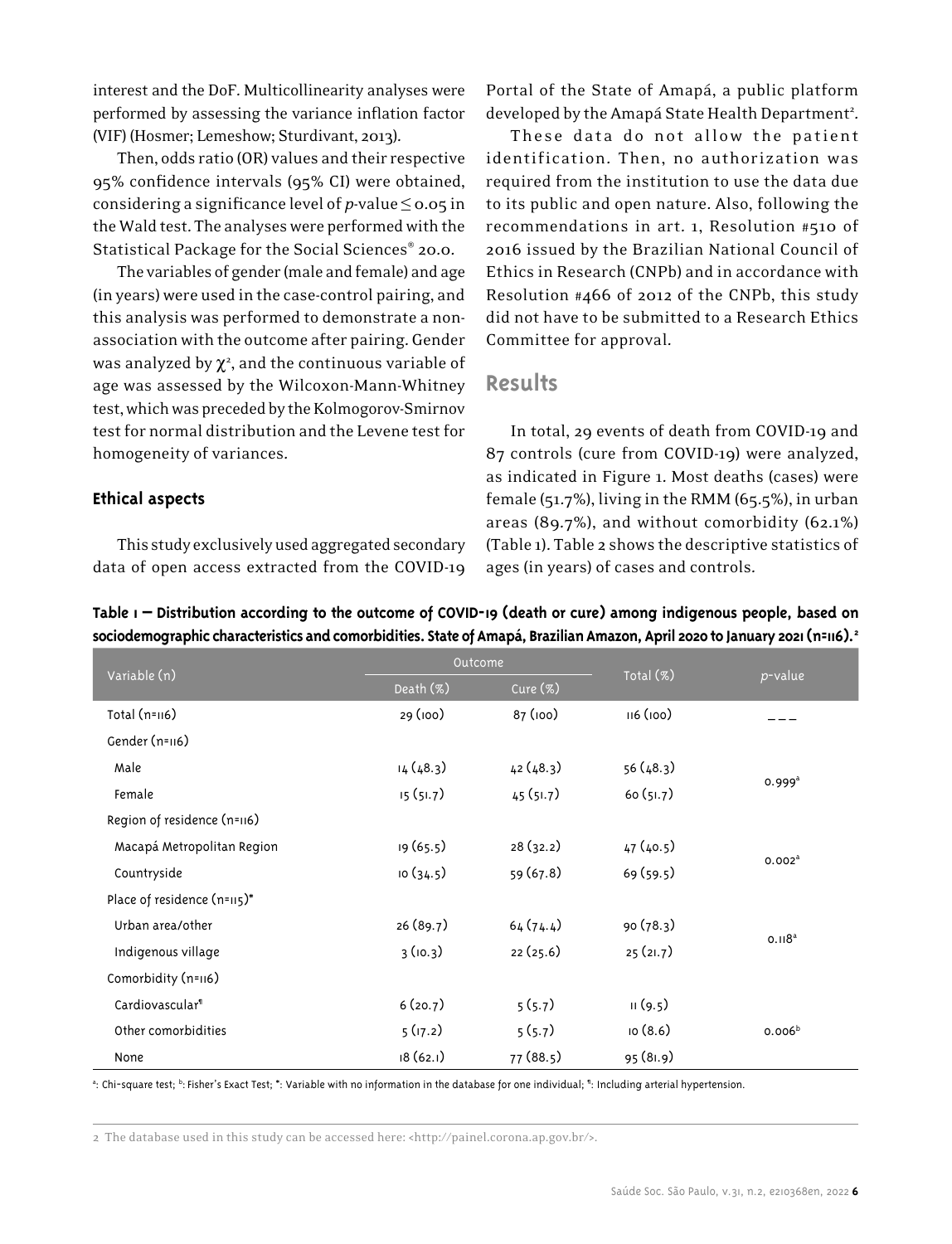|      |            | Total     |            |      | Cases (deaths)      |          |      |          | Controls (cures)    |      |      |                      |
|------|------------|-----------|------------|------|---------------------|----------|------|----------|---------------------|------|------|----------------------|
|      |            | $n = 116$ |            |      |                     | $n = 29$ |      | $n = 87$ |                     |      |      | p-value <sup>1</sup> |
|      | Percentile |           |            |      | Percentile          |          |      |          | Percentile          |      |      |                      |
| 25%  | $50\%$     | 75%       | <b>IQR</b> | 25%  | $50\%$ <sup>t</sup> | 75%      | IQR  | 25%      | $50\%$ <sup>£</sup> | 75%  | IQR  | 0.913                |
| 59.0 | 72.0       | 79.0      | 20.0       | 58.0 | 72.0                | 79.5     | 21.5 | 59.0     | 72.0                | 79.0 | 20.0 |                      |

## **Table 2 – Descriptive statistics of ages (in years) of indigenous people, according to clinical outcome (death or cure) of COVID-19. State of Amapá, Brazilian Amazon, April 2020 to January (n=116).**

': Wilcoxon-Mann-Whitney test (cases vs controls); <sup>t</sup>: 50% percentile corresponds to median; IQR: interquartile range.

The variables of 'comorbidity,' 'region of residence,' and 'place of residence' were submitted to univariate logistic regression. In the multiple analysis, 'comorbidity' and 'region of residence' remained in the final model, showing statistical significance in at least one category. 'Place of residence' did not show statistical significance in

the univariate analysis and, when included in the multiple model, it did not act as a confounding variable and did not improve the C-statistic (Table 3). The OTMC and the backward method (Wald) showed the model with the variables of 'region of residence' and 'comorbidity' was superior to the model with the three independent variables.

**Table 3 – Logistic regression analysis to study the factors associated with the death by COVID-19 of indigenous people. State of Amapá, Brazilian Amazon, April 2020 to January 2021 (n=116)**

| Variable (n)                | <b>DoF</b>     |      | Univariate regression |         | Multiple regression' |                |         |  |
|-----------------------------|----------------|------|-----------------------|---------|----------------------|----------------|---------|--|
|                             |                | OR   | 95% CI                | p-valor | <b>OR</b>            | 95% CI         | p-valor |  |
| Region of residence (n=116) |                |      |                       |         |                      |                |         |  |
| <b>RMM</b>                  |                | 4.00 | $1.65 - 9.73$         | 0.002   | 2.90                 | $1.10 - 7.67$  | 0.031   |  |
| Countryside                 | <sup>1</sup>   | 1.00 |                       |         | 1.00                 |                |         |  |
| Place of residence (n=115)* |                |      |                       |         |                      |                |         |  |
| Urban area/other            |                | 2.98 | $0.82 - 10.81$        | 0.097   |                      |                |         |  |
| Indigenous village          | п              | 1.00 |                       |         |                      |                |         |  |
| Comorbidity (n=116)         |                |      |                       |         |                      |                |         |  |
| Cardiovascular <sup>1</sup> |                | 5.13 | $1.41 - 18.70$        | 0.013   | 4.01                 | $1.05 - 15.36$ | 0.042   |  |
| Other comorbidities         | $\overline{2}$ | 4.28 | $1.12 - 16.36$        | 0.034   | 2.82                 | $0.63 - 12.71$ | 0.177   |  |
| None                        |                | 1.00 |                       |         | 1.00                 |                |         |  |

1 : C statistic = 0.71; RMM: Macapá Metropolitan Region; \*: Variable with no information in the database for one individual; DoF: Degree of freedom; OR: Odds ratio; 95% CI: 95% confidence interval; ¶ : Including arterial hypertension.

In the multiple model, indigenous people who had cardiovascular disease were 4.01 times more likely (95% CI=1.05-15.36) to die from COVID-19, when compared to indigenous people who had no comorbidity. In addition, indigenous people living in the RMM were 2.90 times more likely (95% CI=1.10-7.67) to die when compared to

indigenous people living in the countryside of the state (Table 3). Regarding the model, the results of the multicollinearity analysis were satisfactory (variable with the highest VIF = 1.1), the ratio of events of interest by DoF was 9.67, C-statistic (area under the ROC curve) was 0.71, and the *p*-value in the Hosmer-Lemeshow test was 0.849.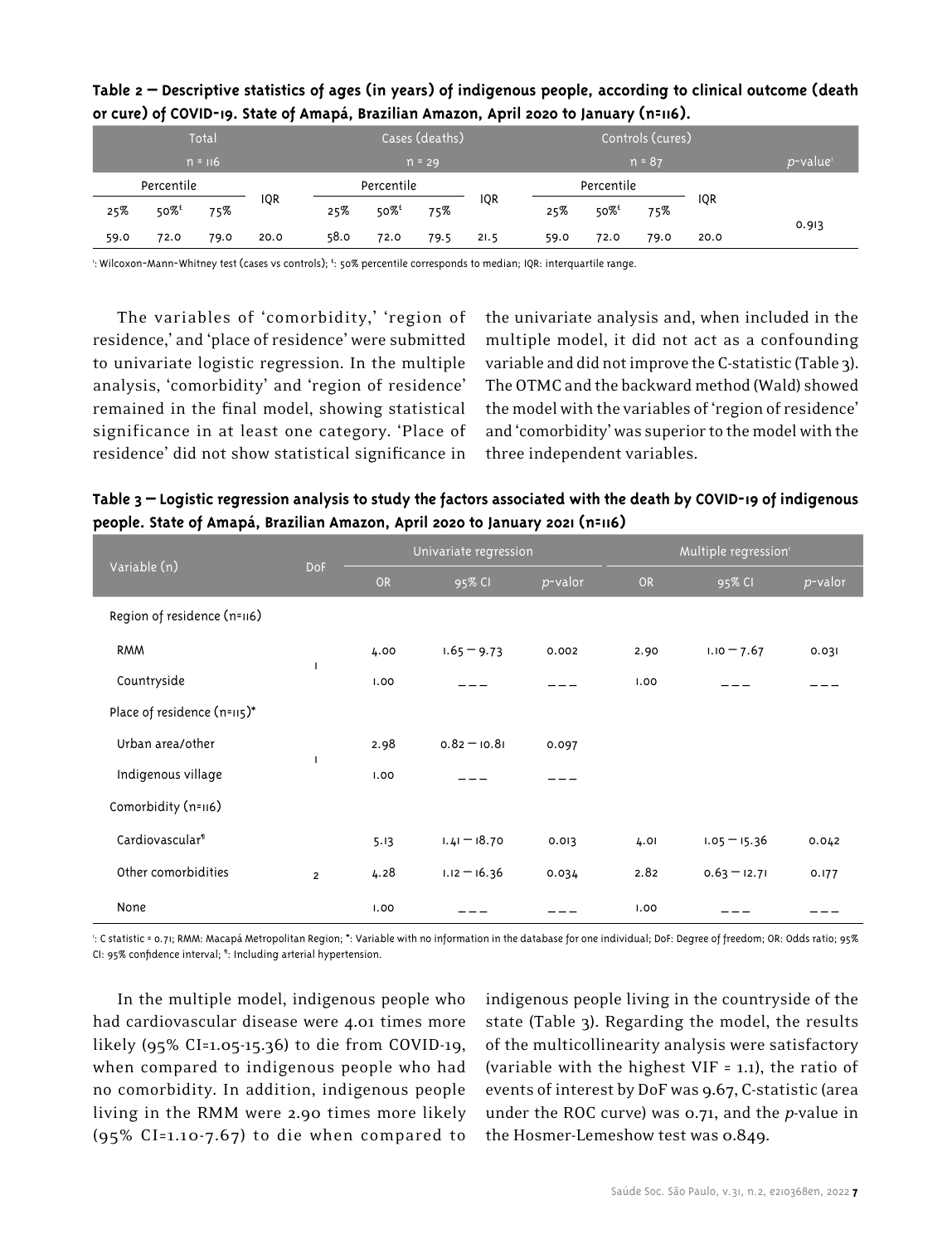## **Discussion**

In this study, 29 deaths by COVID-19 among indigenous people (cases - events of interest) were identified in the State of Amapá between April 2020 and January 2021. Most of them were of old age. In addition, indigenous people with cardiovascular comorbidity had a greater chance of death from COVID-19, as well as indigenous residents in the RMM.

The situation of Brazilian indigenous people in the COVID-19 pandemic is a reason for concern in the perspective of collective health due to socioeconomic and/or environmental vulnerability, which synergistically cannot subject these individuals to SARS-CoV-2 (Ferrante et al., 2020; Horta et al., 2020; Hallal et al., 2020; Rodrigues; Albertoni; Mendonça, 2020). Historically, in Brazil, the indigenous population has worse epidemiological indicators of general and infant mortality when compared to the non-indigenous population (Campos et al., 2017; Santos et al., 2020a). During the pandemic in the state of Amapá, a discrepancy was also observed in mortality from COVID-19 between indigenous and non-indigenous people. Based on data from SESA, by January 2021, the cumulative mortality from COVID-19 among indigenous people was about 2.9 deaths/1,000 indigenous people, while among non-indigenous people it was about 1.1 deaths/1,000 non-indigenous people (IBGE, 2021b; SESA, 2021).

Among the possible explanations for this context is the progressive process of dissolution of indigenous culture. This process, caused by several factors, is marked by the transition from rural or isolated to urban areas, which can lead to a rupture of ties between an indigenous person and his/her traditions and beliefs, since, for the indigenous people, their territory represents much more than a geographic space. The result of this process may often be a greater exposure to the context of peripheralization, poverty, violence, racism, and reduced access to health services and general sanitation, in large/midsize cities, which are marked by exclusionary urbanization, as is the case of Macapá (Barbosa, 2013; Everaldo; Coimbra; Santos, 2000; Paula, 2014; Palmquist, 2018). In the COVID-19 pandemic, this scenario of peripheralization in metropolitan regions may be related to delayed diagnosis, especially in capitals in the North region of Brazil, and a greater chance of death from the COVID-19 (Cobre et al., 2020; Lima et al., 2021).

In Brazil, especially in large/midsize urban centers in the Amazon, the seroprevalence of SARS-CoV-2 is higher in indigenous people when compared to non-indigenous people (Hallal et al., 2020). In this scenario, the RMM, which presents an excluding urbanization process, insufficient and poorly distributed medical-hospital structure (Barbosa, 2013; Cunha et al., 2021), and the highest density of people per household among the metropolitan regions of the country (IBGE, 2019), had one of the highest seroprevalences of SARS-CoV-2 in Brazil in a study conducted by Hallal et al. (2020).

In addition, by the 13th epidemiological week of 2021, the RMM had a cumulative mortality of COVID-19 in the general population (1.62 deaths/1,000 inhabitants) about 60% higher than the countryside (1.01 deaths/1,000 inhabitants) (IBGE, 2021b; SESA, 2021). This scenario is consistent with the result of our study. The chance of death by COVID-19 among indigenous people living in the RMM is higher than that of those living in the countryside. Also, socioeconomic factors may be involved, as is the case with American Indians and Alaska Natives (Burki, 2021). In addition, the study by Gershengorn et al. (2021), conducted in the United States, showed that greater chances of hospitalization due to COVID-19 of ethnic minorities are possibly mediated by local population density, income, and family size (Gershengorn et al., 2021).

In this sense, the study by Cobre et al. (2020) conducted in the City of Rio de Janeiro, found that individuals from the general population living in neighborhoods with low social development were more likely to have a delayed diagnosis. In addition, they found that individuals with a time interval between the first signs/symptoms and diagnosis longer than 8 days had a greater chance of death (Cobre et al., 2020). Then, better social conditions favor the access to health services and diagnosis of COVID-19, which can reduce the time interval until diagnosis and, therefore, speed up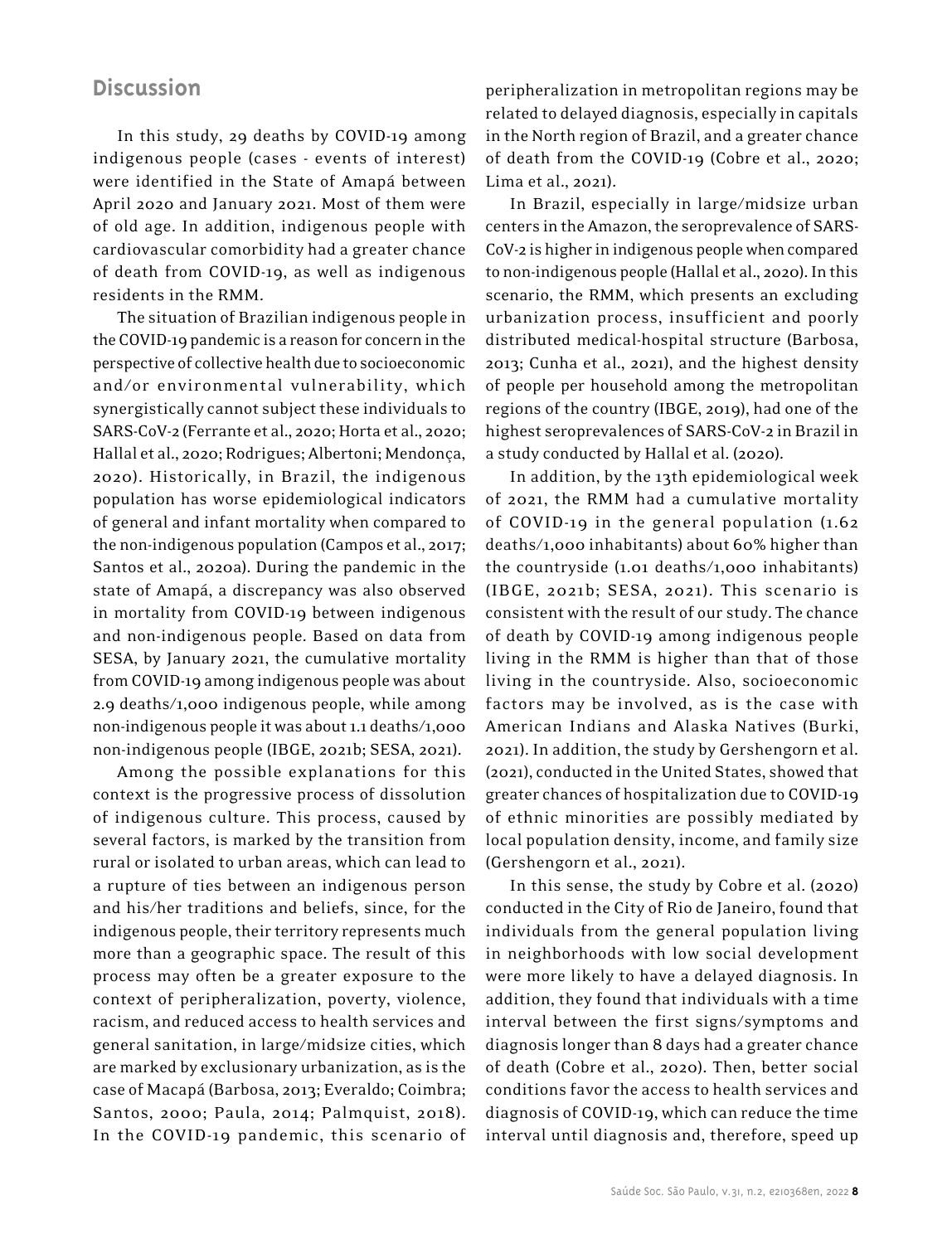the start of supportive care, which could reduce the chance of death (Gershengorn et al., 2021; Cobre et al., 2020).

This situation highlights the importance of the Indigenous Health Care Subsystem (SasiSUS). One of the main tasks of this subsystem is to promote and protect the health of indigenous people in their lands and territories, with a focus on sanitation and primary health care measures, in addition to observing and respecting sociocultural, demographic and epidemiological specificities inherent to the people served (Brasil, 2002).

The Indigenous Health Special District of Amapá and Northern Pará (DSEI-ANP) is responsible for the indigenous people in the State of Amapá. The structure of the DSEI-ANP has Base Centers and basic health units located in indigenous lands, in addition to two Casas de Saúde do Índio (CASAIs) in the urban areas of the municipalities of Macapá and Oiapoque (Brasil, 2002; IEPÉ, 2021). Among the main tasks of the CASAIs are the reception, support and health care for indigenous people referred from basic indigenous health units/Base Centers located in indigenous lands, for more complex health services in municipalities of reference from the Brazilian National Health System (SUS) (Brasil, 2002).

Then, the integration of SasiSUS in its context of action in indigenous lands and urban areas is clearly seen, in addition to its connection with the SUS network. The actions of the DSEI-ANP, with the support of other institutions, proved to be essential for controlling outbreaks of COVID-19 among indigenous people. Examples of actions and measures are sanitary barriers in indigenous lands and surrounding areas, provision of personal protective equipment (PPE), support for safe return of indigenous people from urban areas to their villages, early diagnosis (rapid tests), among other sanitary measures of mitigation (IEPÉ, 2021).

In addition, during the pandemic, many primary health care facilities located in indigenous lands received help and improvements, including training of multidisciplinary indigenous health teams to handle cases of COVID-19, increased inventory of supplies and expansion of infrastructure to improve the isolation of patients, and provision of care to moderate cases of COVID-19 (IEPÉ, 2021).

This scenario of care and protection can sometimes be different from that experienced by indigenous people living in the RMM. The public health services of the RMM were overloaded during the study period. For instance, CASAI in Macapá, despite the improvements to provide care for COVID-19, has a history of challenges to meet high demands (Brasil, 2014; IEPÉ, 2021; SESA, 2021). Then, it may be one of the facts justifying a higher chance of death of indigenous living in the RMM.

In addition to the differences in health care and social support received by indigenous people living in the countryside when compared to those in the RMM (IEPÉ, 2021; IEPÉ, 2020), it is necessary to highlight some spatial and demographic aspects of Amapá. About 76% of the total population of the state live in the RMM (IBGE, 2021), where the only airport with commercial flights in the state is located. In addition, Amapá has no land (road) connection with the rest of Brazil. These aspects, combined with the actions of the DSEI-ANP, may have been important to reduce the flow of people and, consequently, the infection by SARS-CoV-2, particularly in some more distant municipalities from the RMM and indigenous villages of difficult access (IEPÉ, 2021).

In this context, of all 13 municipalities in the state that are not part of the RMM, Oiapoque is about 600 kilometers from the RMM, located on the border between Brazil and French Guiana (IBGE, 2021b). Oiapoque has one of the largest indigenous population among Brazilian municipalities and part of its territory is located in the Montanhas do Tumucumaque National Park (IBGE, 2021a; IBGE, 2021b).

Since the beginning of the pandemic, Oiapoque has been an area of great epidemiological concern due to its large indigenous population, the presence of illegal gold mining, the international border, and the difficult access to the capital, Macapá (IBGE, 2021b; IEPÉ, 2021, 2020). However, despite the high number of COVID-19 cases among indigenous people in Oiapoque, mortality and lethality were not as high as in the RMM from April 2020 to January 2021 (IEPÉ, 2020; IBGE, 2021a; SESA, 2021). Among the possible reasons are improvements in health services in indigenous lands and health actions and measures adopted by the DSEI-ANP and partner institutions (IEPÉ, 2021, 2020).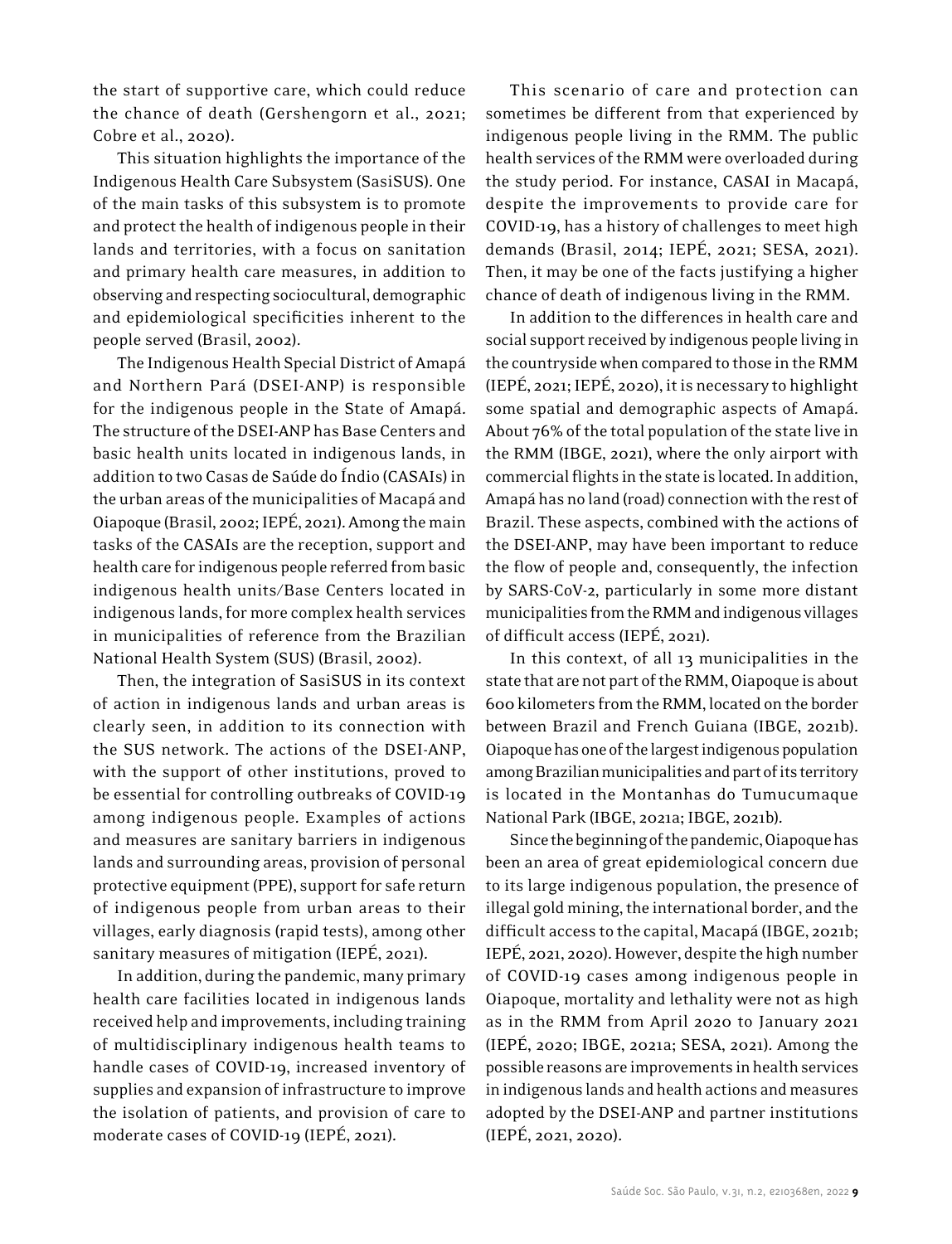Although Oiapoque was not directly included in the results of our study, this municipality has one of the highest numbers of COVID-19 cases among indigenous people in Amapá (SESA, 2021), showing the importance of active protection and continuous epidemiological monitoring in the Oiapoque region.

The present study showed, after pairing by gender and age and adjustment for region of residence, that indigenous people with cardiovascular comorbidity have a higher chance of death due to COVID-19 when compared to indigenous people without comorbidities. Several studies assessing the general population corroborate this finding (Li et al, 2021). Among the pathophysiological reasons are direct and indirect damage processes of COVID-19 in the cardiovascular system (CVS) (Adu-Amankwaah et al., 2021). Direct damage results from reduced regulation of angiotensin-converting enzyme 2 (ACE-2) in the CVS, as it is internalized after binding to the Spike protein of SARS-CoV-2. It reduces the protective effects of ACE-2 for the CVS. Indirect damage is related to respiratory failure, which affects the CVS function by inducing hypoxemia, oxidative stress, acidosis, and other effects. Together, direct and indirect damage caused by SARS-CoV-2 and the chronic damage inherent to cardiovascular comorbidity enable and enhance CVS disease (Adu-Amankwaah et al., 2021).

Cardiovascular comorbidities and arterial hypertension are highly prevalent in Amapá and Brazil (Borges; Crespo, 2020). In our study, CVS comorbidities (including hypertension) were more frequent among indigenous people who had a death outcome. A consistent result was observed in a previous study with the general population of Amapá (Silva et al., 2020). In a study by Silva et al. (2020) that assessed the general population of the state, the lethality of COVID-19 in individuals with cardiovascular comorbidity (including hypertension) was 15.2%, about 6.5 times higher than the general lethality of the study (Silva et al., 2020).

The meta-analysis conducted by Li et al. (2021) showed important differences in OR found by studies, with statistical significance in the analysis of association between the presence of cardiovascular comorbidity (including arterial

hypertension) and death from COVID-19 in the general population. ORs described for this variable were between 3.75 (95% CI = 1.48-9.49) in a study with 904 individuals, and 1.28 (95% CI = 1.03-1.59) in a study with 90 individuals (Li et al., 2021), lower than the OR values found in our study. Also, our study had a relevant OR adjustment of the variable 'comorbidity' in the multiple analysis for the variable 'region of residence,' and one of the categories of the variable 'comorbidity' lost statistical significance in relation to the univariate analysis. One explanation is the higher prevalence of comorbidities among indigenous people living in the RMM in relation to those living in municipalities in the countryside of Amapá.

A relevant aspect regarding the descriptive results of our study was the old age (median=72 years; IQR=21.5) of the indigenous people with a death outcome. Based on their age, many can be considered elders, i.e., individuals who are possibly guardians of languages, stories and other sociocultural aspects of traditional indigenous cultures that are often transmitted orally by these individuals (Palamim; Ortega; Marson, 2020; Ferrante et al., 2020). A similar situation is experienced by American Indians and Alaska Natives who, with the expansion of the pandemic, have already lost many elders (Burki, 2021).

In our study, pairing of cases and controls by gender and age minimized the influence of these variables in the analysis, without having to include them in the model, either by association with outcome or for adjustment (Hosmer; Lemeshow; Sturdivant, 2013). Some studies had reported challenges in measuring the actual influence of these factors on the outcome of COVID-19 in the general population (Huang; Lim; Pranata, 2020; Starke et al., 2020). It can be even more difficult when analyzing only cases among the indigenous population living in a Brazilian state, due to the low absolute frequency of events.

Meta-analysis and meta-regression studies have observed this challenge may be related to statistical confounding/interaction between the variables 'comorbidity' and 'age' for the outcome (death or cure) of COVID-19 (Huang; Lim; Pranata, 2020; Starke et al., 2020), besides the possible confounding/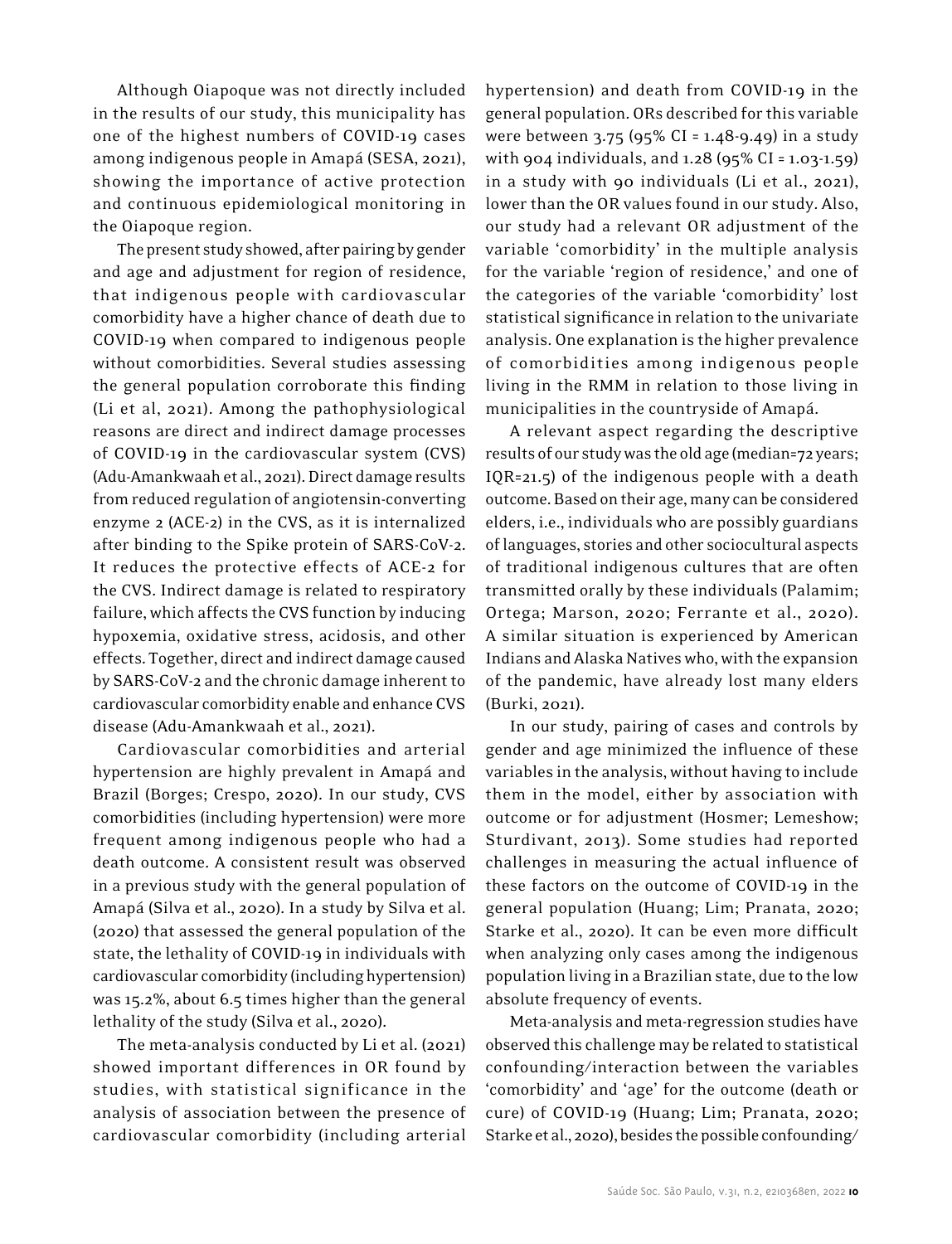interaction between the variables 'gender' and 'age' for the outcome of 'comorbidity' (having it or not) (Borges; Crespo, 2020). In the previous analysis of data from the population of our study (n=2,776), a considerable potential for confounding/interaction was also found (Supplementary Tables 2 and 3), which reinforced the use of pairing, since including an 'interaction variable' in the modeling performed in our study would greatly reduce the ratio of events of interest in relation to DoF. Then, in this study, pairing by gender and age was the best way to control these variables.

In this sense, in our study, this ratio was 9.66 events in relation to DoF in the final multiple model, which is considered adequate. C-statistic of the model was 0.71, which indicates a satisfactory agreement between the estimated chance of the model and the observed data and, together with the *p*-value from the Hosmer-Lemeshow test, it demonstrates good model calibration, especially when considering the inclusion of only two independent variables.

Of note, the logistic modeling method of inserting all or almost all clinically or intuitively relevant variables in the model, regardless of the *p*-value, is widely used in epidemiology. However, besides subjectivity, one of the main problems of this type of approach is overfitting, which was controlled in our study by conservative modeling in terms of number of events per DoF. After all, more independent variables and, therefore, more DoF in the model lead to more standard errors of the model estimators (Hosmer; Lemeshow; Sturdivant, 2013).

This study analyzed data related to the State of Amapá before the COVID-19 vaccination campaign in the state, using an official COVID-19 database. In this sense, although this study does not have variables that are susceptible to recall bias and measures have been adopted to minimize other biases, it is necessary to consider the possibility of errors in notification/database completion. In addition, the data did not allow a stratified analysis of the disease severity, and it was also not possible to categorize the types of cardiovascular diseases or the ethnicity of the individuals or the SARS-CoV-2 variant that caused the infection.

Also, due to the pairing by gender and age, these variables were not included in the multiple analysis of this study, but they were analyzed and presented only to demonstrate the effectiveness of pairing. However, the analysis of these variables (gender and age) was performed in a univariate and/ or stratified manner based on all indigenous people with available binary outcome (n=2,776), which is indicated in Supplementary Tables 1, 3, and 4.

# **Final considerations**

This study identified that most deaths of indigenous people due to COVID-19 in Amapá were of elderly individuals, which may be an inestimable sociocultural loss considering the importance of the elders in the context of indigenous cultures in the Amazon. Also, after pairing by gender and age, living in a metropolitan region and presence of cardiovascular comorbidity showed, in the multiple analysis, an association with the outcome of death by COVID-19 among indigenous people in the State of Amapá.

In the context of the COVID-19 pandemic in the Brazilian Amazon, it is important to ensure isolation of indigenous villages, a better monitoring of the situation of indigenous people living in metropolitan regions, maintenance of pharmacological therapy for individuals with comorbidities, attention to the elders, and mainly broad vaccination of the indigenous population, whether in villages or not. Also, although only data from indigenous people living in Amapá were analyzed in our study, this is one of the first individual studies to investigate factors associated with the death of indigenous people in Brazil. In addition, some of the results found, such as the difference in 'metropolitan region versus countryside,' are also observed in studies focused on other states of the Brazilian Amazon.

Thus, further studies could assess different regions of the Amazon, with a higher number of events of interest and independent variables. Also, the development of spatial analyses to study the distribution dynamics of SARS-CoV-2 in Amapá will be relevant, especially in municipalities with large indigenous populations.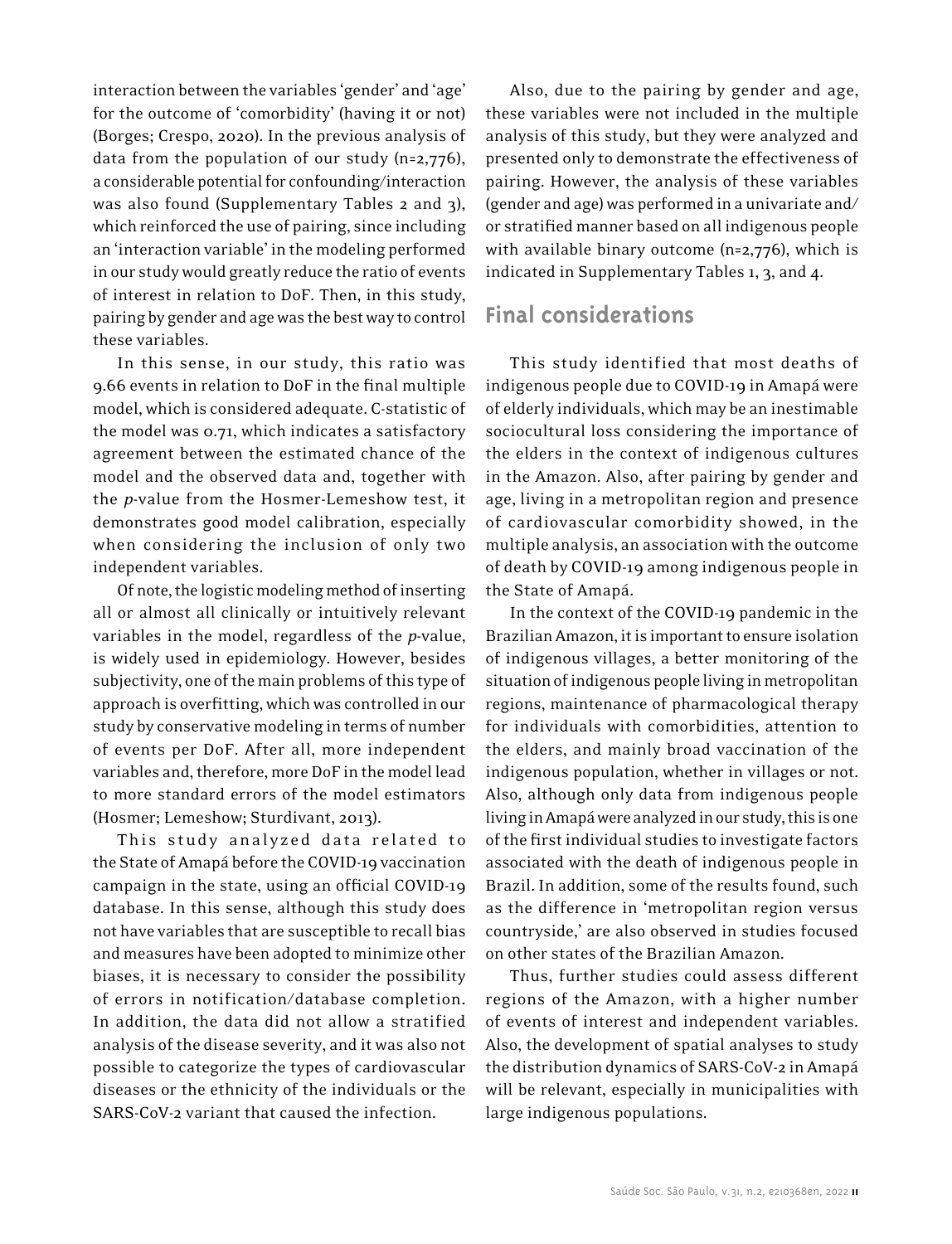# **References**

ADU-AMANKWAAH, J. et al. The cardiovascular aspect of COVID-19. *Annals of Medicine*, Londres, v. 53, n. 1, p. 227-236, 2021. DOI: 10.1080/07853890.2020.1861644

AMAPÁ (estado). Secretaria dos Povos Indígenas. Povos Indígenas do Amapá e do norte do Pará. Macapá, *Amapá*, c2015. Disponível em: <http:// www.sepi.ap.gov.br/interno.php?dm=961>. Acesso em: 31 mar. 2022.

BAQUI, P. et al. Ethnic and regional variations in hospital mortality from COVID-19 in Brazil: a crosssectional observational study. *The Lancet Global Health*, Londres, v. 8, n. 8, p. 1018-1026, 2020. DOI: 10.1016/S2214-109X(20)30285-0

BARBOSA, R. G. Planejamento urbano e segregação socioespacial na cidade de Macapá. *PRACS: Revista Eletrônica de Humanidades do Curso de Ciências Sociais da UNIFAP*, Macapá, n. 6, p. 135-148, 2013.

BORGES, G. M.; CRESPO, C. D. Demographic and socioeconomic characteristics of Brazilian adults and COVID-19: a risk group analysis based on the Brazilian National Health Survey, 2013. *Cadernos de Saúde Pública*, Rio de Janeiro, v. 36, n. 10, e00141020, 2020. DOI: 10.1590/0102-311X00141020

BRASIL. Câmara dos Deputados. Comissão de Direitos Humanos e Minorias. Denúncias indicam que atendimento à saúde indígena no Amapá requer melhorias. Câmara dos Deputados, Brasília, DF, 5 out. 2014. Disponível em: <https:// www2.camara.leg.br/atividade-legislativa/ comissoes/comissoes-permanentes/cdhm/ noticias/denuncias-mostram-que-atendimentoa-saude-indigena-no-amapa-requer-melhorias>. Acesso em: 23 mar. 2022.

BRASIL. Ministério da Saúde. Fundação Nacional de Saúde (FUNASA). Política Nacional de Atenção à Saúde dos Povos Indígenas. Brasília, DF: FUNASA: 2002.

BURKI, T. COVID-19 among American Indians and Alaska Natives. *The Lancet Infectious Diseases*, Londres, v. 21, n. 3, p. 325-326, 2021. DOI: 10.1016/S1473-3099(21)00083-9

CAMPOS, M. B. et al. Diferenciais de mortalidade entre indígenas e não indígenas no Brasil com base no Censo Demográfico de 2010. *Cadernos de Saúde Pública*, Rio de Janeiro, v. 33, n. 5, e00015017, 2017. DOI: 10.1590/10.1590/0102-311x00015017

COBRE, A. F. et al. Risk factors associated with delay in diagnosis and mortality in patients with covid-19 in the city of Rio de Janeiro, Brazil. *Ciência & Saúde Coletiva*, Rio de Janeiro, v. 25, n. suppl. 2, p. 4131-4140, 2020. DOI: 10.1590/1413-812320202510.2.26882020

CUNHA, A. A. et al. Epidemiological profile, occupational accidents, and socioeconomic characteristics of workers in the state of Amapá, Brazil: a time series analysis (2007- 2017). *Revista Brasileira de Medicina do Trabalho*, São Paulo, v. 19, n. 2, p. 181-190, 2021. DOI: 10.47626/1679-4435-2020-583

ESCOBAR, A. L.; RODRIGUEZ, T. D. M.; MONTEIRO, J. C. Letalidade e características dos óbitos por COVID-19 em Rondônia: estudo observacional. *Epidemiologia e Serviços de Saúde*, Brasília, v. 30, n. 1, e2020763, 2020. DOI: 10.1590/s1679-49742021000100019

EVERALDO, C.; COIMBRA, A.; SANTOS, R. V. Saúde, minorias e desigualdade: algumas teias de inter-relações, com ênfase nos povos indígenas no Brasil. *Ciência & Saúde Coletiva*, Rio de Janeiro, v. 5, n.1, p. 125-132, 2000. DOI: 10.1590/S1413-81232000000100011

FERRANTE, L. et al. Brazil's policies condemn Amazonia to a second wave of COVID-19. *Nature Medicine*, Nova Iorque, v. 26, p. 1315, 2020. DOI: 10.1038/s41591-020-1026-x

GERSHENGORN, H. B. et al. Association of race and ethnicity with COVID-19 test positivity and hospitalization is mediated by socioeconomic factors. *Annals of the American Thoracic Society*, Nova Iorque, v. 18, n. 8, p. 1326-1334, 2021. DOI: 10.1513/AnnalsATS.202011-1448OC

HALLAL, P. C. et al. SARS-CoV-2 antibody prevalence in Brazil: results from two successive nationwide serological household surveys.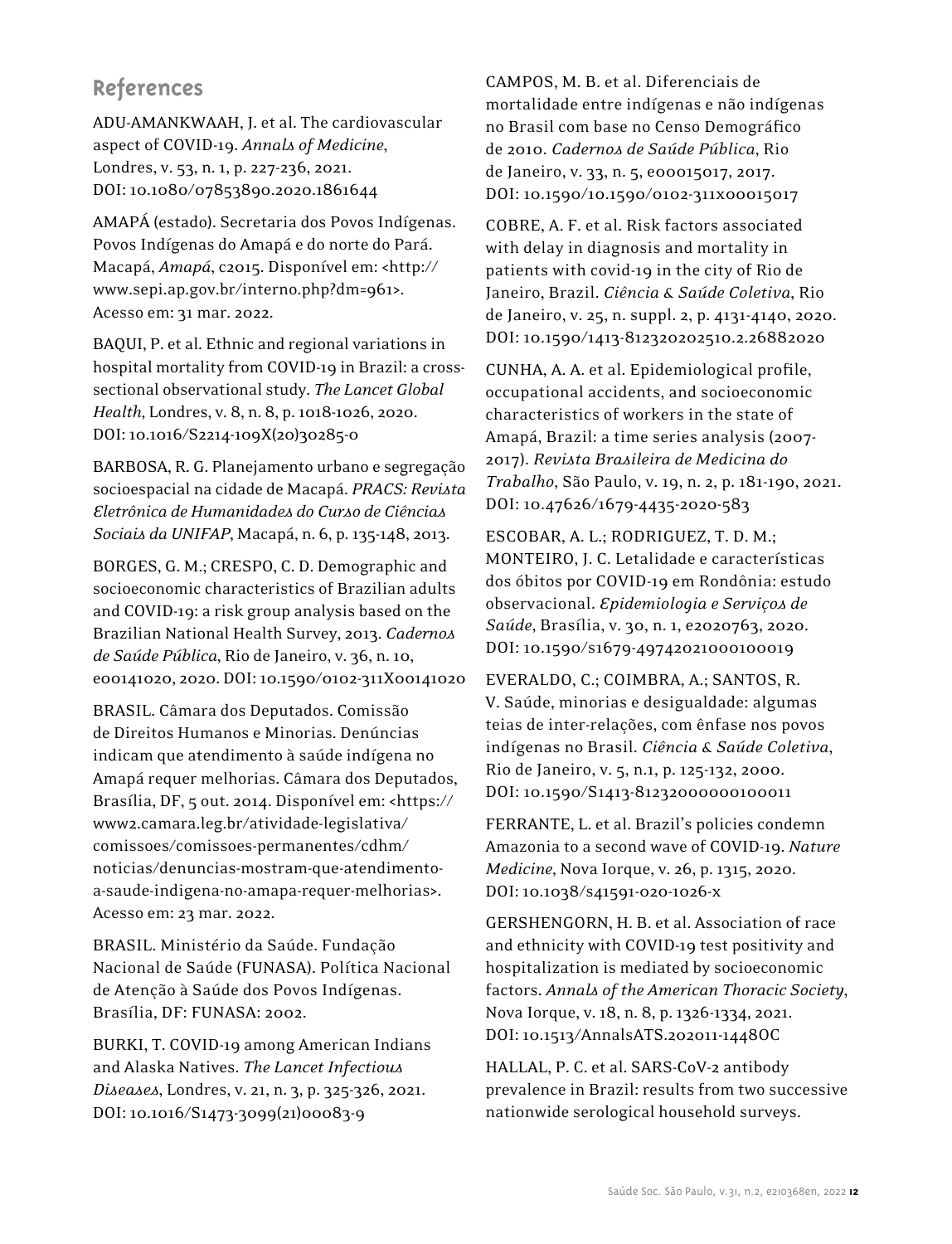*The Lancet Global Health*. v. 8, n. 11, p. 1390-1398, 2020. DOI: 10.1016/S2214-109X(20)30387-9

HORTA, B. L. et al. Prevalence of antibodies against SARS-CoV-2 according to socioeconomic and ethnic status in a nationwide Brazilian survey. *Pan American Journal of Public Health*, Washington, v. 40, e135, 2020. DOI: 10.26633/RPSP.2020.135

HOSMER, D. W.; LEMESHOW, S; STURDIVANT, R. X. Applied logistic regression. 3. ed. Hoboken: John Wiley & Sons, 2013.

HUANG, I.; LIM, M. A.; PRANATA, R. Diabetes mellitus is associated with increased mortality and severity of disease in COVID-19 pneumonia: a systematic review, meta- analysis, and metaregression. *Diabetes & Metabolic Syndrome: Clinical Research & Reviews*, v. 14, n. 4, p. 395-403, 2020. DOI: 10.1016/j.dsx.2020.04.018

IBGE – INSTITUTO BRASILEIRO DE GEOGRAFIA E ESTATÍSTICA. Indígenas: mapas e estudos especiais. *IBGE*, Brasília, DF, c2021a. Disponível em: <https:// indigenas.ibge.gov.br/> Acesso em: 24 mar. 2022.

IBGE – INSTITUTO BRASILEIRO DE GEOGRAFIA E ESTATÍSTICA. Portal Cidades: sistema agregador de informações do IBGE sobre os municípios e estados do Brasil. *IBGE*, Brasília, DF; c2021b. Disponível em: <https://cidades.ibge.gov.br/>. Acesso em: 24 mar. 2022.

IBGE – INSTITUTO BRASILEIRO DE GEOGRAFIA E PESQUISA. SIDRA. Tabela 6578: Número médio de moradores, por domicílio. Rio de Janeiro, *IBGE*, 2019. Disponível em: <https://sidra.ibge.gov.br/ tabela/6578#resultado>. Acesso em: 31 mar. 2022.

IEPÉ - Instituto de Pesquisa e Formação Indígena. Enfrentamento à COVID-19 no Amapá e no Norte do Pará: promoção à saúde e atendimento de doentes da Covid-19 nas terras indígenas e contexto urbano. *IEPÉ*, Macapá, c2021. Disponível em: <https:// institutoiepe.org.br/enfrentamento-a-covid-19-noamapa-e-norte-do-para/>. Acesso em: 24 mar. 2022.

IEPÉ - Instituto de Pesquisa e Formação Indígena. Boletins informativos: COVID19 e povos indígenas – Oiapoque. *IEPÉ*, Macapá, c2020. Disponível em: <https://institutoiepe. org.br/2020/05/boletins-informativos-covid19 oiapoque/>. Acesso em: 24 mar. 2022.

KAINOH, T. et al. Risk factors of fat embolism syndrome after trauma: a nested case-control study with the use of a nationwide trauma registry in Japan. *Chest*, Glenview, v. 159, n. 3, p. 1064–1071, 2021. DOI: 10.1016/j.chest.2020.09.268

LI, Y. et al. Risk factors for poor outcomes in hospitalised COVID-19 patients: a systematic review and meta-analysis. *Journal of Global Health*, Edimburgo, v. 11, 10001, 2021. DOI: 10.7189/jogh.11.10001

LIMA, F. E. T. et al. Time interval between onset of symptoms and COVID-19 testing in Brazilian state capitals, August 2020. *Epidemiologia e Serviços de Saúde*, Brasília, v. 30, n. 1, p.1-10, 2021. DOI: 10.1590/s1679-4974202100010002

PALAMIM, C. V. C.; ORTEGA, M. M.; MARSON, F. A. L. COVID-19 in the indigenous population of Brazil. *Journal of Racial and Ethnic Health Disparities*, v. 7, p. 1053-1058, 2020. DOI: 10.1007/s40615-020-00885-6

PALMQUIST, H. *Questões sobre genocídio e etnocídio indígena: a persistência da destruição*. 2018. Dissertação (Mestrado em Antropologia) – Universidade Federal do Pará, Belém, 2018. Disponível em: <https://ppga.propesp.ufpa.br/ ARQUIVOS/Disserta%C3%A7%C3%B5es%202018/ Dissertacao%20Helena.pdf>. Acesso em: 24 mar. 2022.

PAULA, C. F. S. Projetos em disputa: a questão indígena e o agronegócio. *Revista Labirinto*, Porto Velho, v. 20, p. 283-303, 2014. Disponível em: <https://periodicos.unir.br/index.php/LABIRINTO/ article/view/1044>. Acesso em: 24 mar 2022.

RODRIGUES, D.; ALBERTONI, L.; MENDONÇA, S. B. M. Better alone than in bad company: contact and contagion with isolated and recently contacted indigenous people in Brazil and challenges for their protection and health care. *Saúde e Sociedade*, São Paulo, v. 29, n. 3, e200348, 2020. DOI: 10.1590/S0104-12902020200348

SANTOS, R. V. et al. Indigenous children and adolescent mortality inequity in Brazil: what can we learn from the 2010 National Demographic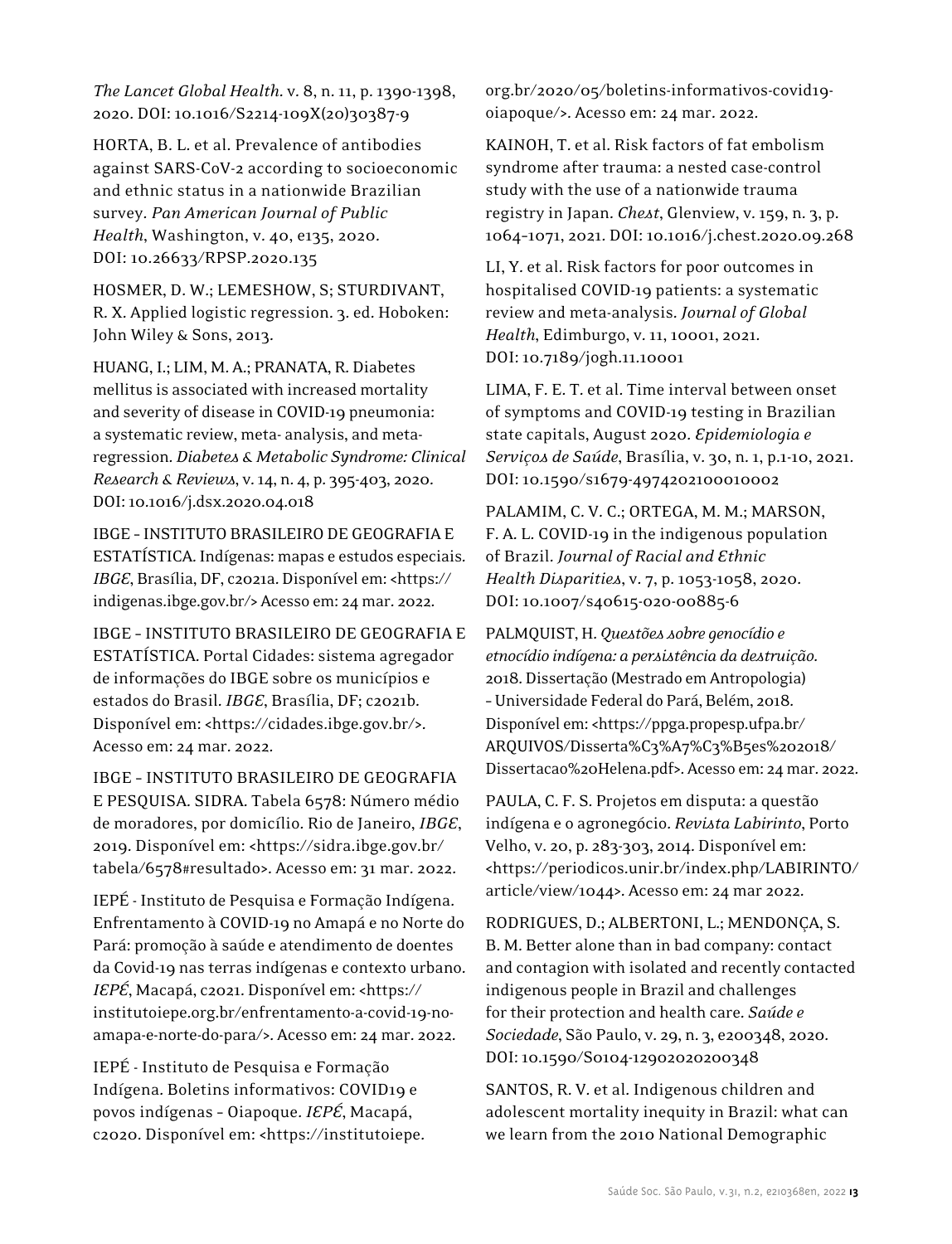Census?.*SSM - Population Health*, v. 10, 2020a. DOI: 10.1016/j.ssmph.2020.100537

SANTOS, V. S. et al. COVID-19 mortality among Indigenous people in Brazil: a nationwide register-based study. *Journal of Public Health*, Oxford, v. 42, 2020b. DOI: 10.1093/pubmed/fdaa176

SESA – SECRETARIA DE ESTADO DE SAÚDE DO AMAPÁ. Painel COVID-19 do estado do Amapá. *SESA*, Macapá, 2021. Disponível em: <http:// painel.corona.ap.gov.br/>. Acesso em 24 mar.2021. SILVA, A. W. C. et al. Caracterização clínica e epidemiologia de 1560 casos de COVID-19 em Macapá/AP, extremo norte do Brasil. *Research, Society and Development*, Itabira, v. 9, n. 8, e150985499, 2020. DOI: 10.33448/rsd-v9i8.5499

STARKE, K. R. et al. The age-related risk of severe outcomes due to COVID-19 infection: a rapid review, meta-analysis, and meta-regression. *International Journal of Environmental Research and Public Health*, Basel, v. 17, n. 16, 5974, 2020. DOI: 10.3390/ijerph17165974

#### **Acknowledgments**

The authors would like to thank researchers João Silvestre Silva-Junior, from the Department of Medicine of Centro Universitário São Camilo (SP), and Rodolfo Antonio Corona, from the Department of Biological and Health Sciences of Universidade Federal do Amapa (AP), for their methodological contributions and content review.

#### **Contribution of authors**

Cunha contributed to the conception and design of the article, data analysis and interpretation, and wrote the first version of the manuscript. Nazima and Castilho-Martins contributed to data analysis and interpretation and critically reviewed the manuscript. All authors approved the final version to be published and are responsible for all aspects of the study, also ensuring its precision and integrity.

Received: 26/04/2021 Approved: 18/01/2022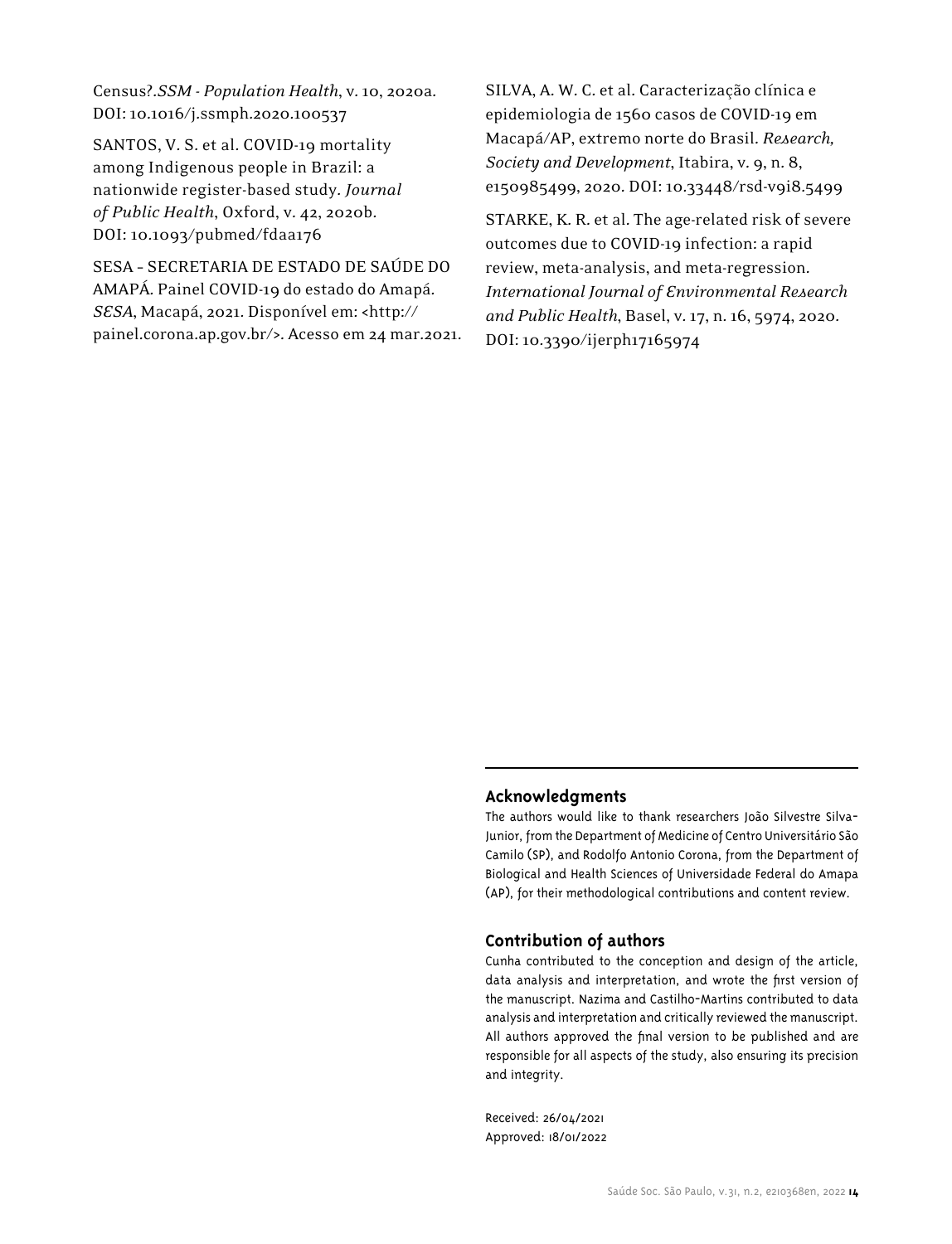#### **Annex 1**

**Supplementary Table 1 – Distribution of indigenous data according to clinical outcome (death or cure) of COVID-19, sociodemographic characteristics and comorbidity. State of Amapá, Brazilian Amazon, April 2020 to January 2021 (n=2,776)**

|                               | Outcome                   |             |              | Gross odds ratio <sup>1</sup> |
|-------------------------------|---------------------------|-------------|--------------|-------------------------------|
| Variable (n)                  | Death                     | Cure        | <b>Total</b> |                               |
| Total (n=2,776)               | 29                        | 2,747       | 2,776        |                               |
| Gender (n=2,776)              |                           |             |              |                               |
| Male                          | 14 (a)                    | 1,303(b)    | 1,317        |                               |
| Female                        | 15 <sub>(c)</sub>         | $1,444$ (d) | 1,459        | 1.05                          |
| Age group (n=2,776)           |                           |             |              |                               |
| Up to 64 years                | $\mathsf{II}(\mathsf{c})$ | $2,572$ (d) | 2,583        |                               |
| 65 years and older            | 18(a)                     | 175(b)      | 193          | 24.05                         |
| Region of residence (n=2,776) |                           |             |              |                               |
| Macapá Metropolitan Region    | 19 (a)                    | 1,172 (b)   | 1,191        |                               |
| Countryside                   | io(c)                     | $1,575$ (d) | 1,585        | 2.55                          |
| Place of residence (n=2,713)* |                           |             |              |                               |
| Urban area/other              | 26(a)                     | 2,218(b)    | 2,244        |                               |
| Indigenous village            | 3(c)                      | 466 (d)     | 469          | 1.82                          |
| Comorbidity (n=2,776)         |                           |             |              |                               |
| Cardiovascular <sup>®</sup>   | 6                         | 44          | 50           |                               |
| Other comorbidities           | 5                         | 86          | 91           |                               |
| None                          | 18                        | 2,617       | 2,635        |                               |

 $\cdot$  (a ÷ c) ÷ (b ÷ d), applicable to 2 × 2 contingency comparisons only;  $*$ : Variable with no information in the database for 63 individuals;  $"$  : Individuals with cardiovascular comorbidity only (including arterial hypertension).

#### **Annex 2**

## **Supplementary Table 2 – p -values from Mantel-Haenszel chi-square test for univariate analysis of independent variables associated with each other and with the outcome (dependent variable). State of Amapá, Brazilian Amazon, April 2020 to January 2021 (n=2,776)**

| Variable*                      | Outcome<br>$(n=2,776)$ | Gender<br>$(n=2,776)$ | Age group<br>$(n=2,776)$ | Region of<br>residence<br>$(n=2,776)$ | Place of<br>residence<br>$(n=2,713)$ | Comorbidity<br>$(n=2,776)$ |
|--------------------------------|------------------------|-----------------------|--------------------------|---------------------------------------|--------------------------------------|----------------------------|
| Outcome (n=2,776)              |                        | 0.928                 | < 0.001                  | 0.013                                 | 0.348                                | < 0.001                    |
| Gender (n=2,776)               | 0.928                  |                       | 0.550                    | 0.565                                 | 0.222                                | 0.130                      |
| Age group $(n=2,776)$          | < 0.001                | 0.550                 |                          | 0.821                                 | 0.543                                | < 0.001                    |
| Region of residence (n=2,776)  | 0.013                  | 0.565                 | 0.821                    |                                       | < 0.001                              | 0.008                      |
| Place of residence $(n=2,7,1)$ | 0.348                  | 0.222                 | 0.543                    | < 0.001                               |                                      | 0.937                      |
| Comorbidity (n=2,776)          | < 0.001                | 0.130                 | < 0.001                  | 0.008                                 | 0.937                                |                            |

\*: Supplementary Table 1 shows the categorization of variables.